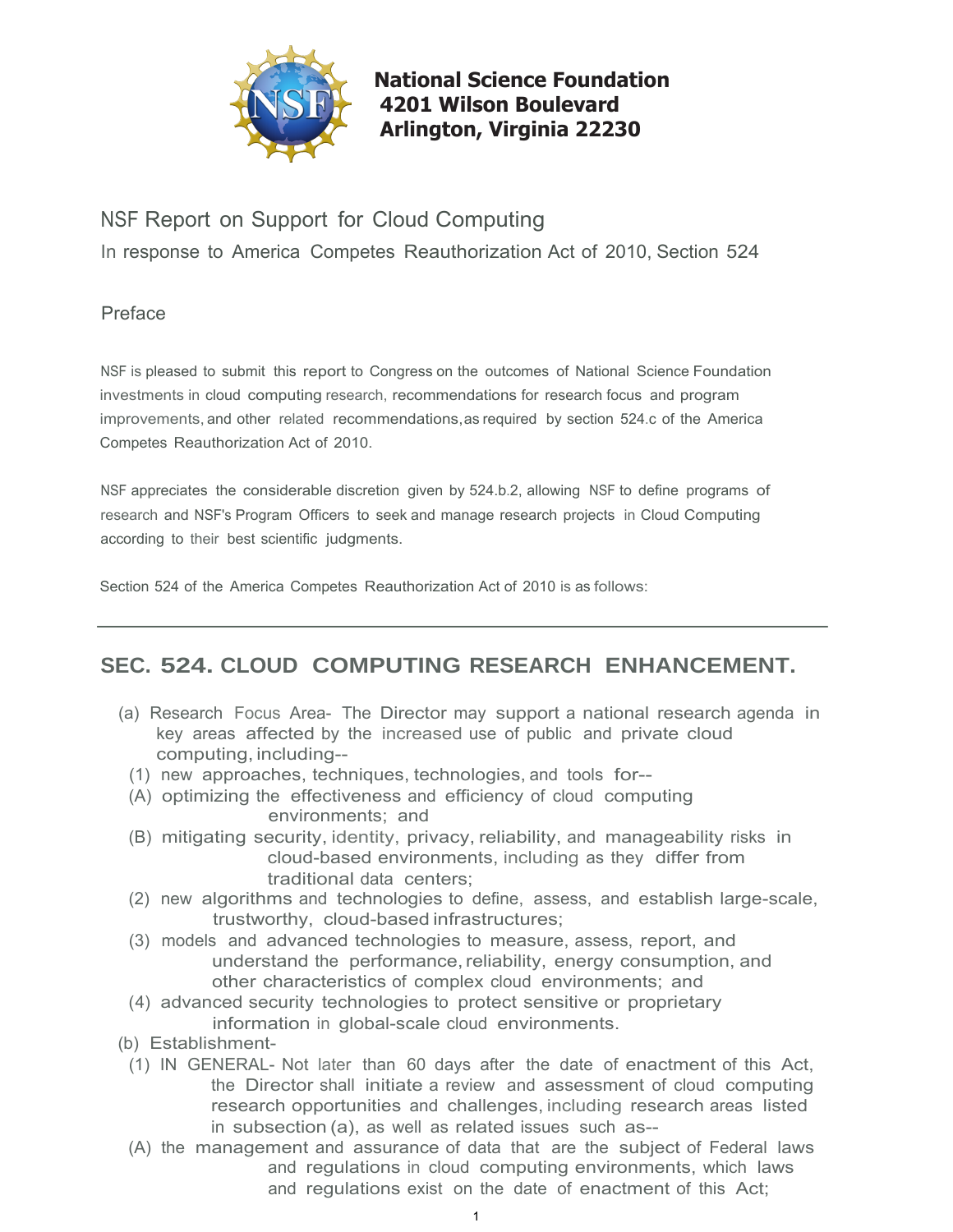- (B) misappropriation of cloud services, piracy through cloud technologies, and other threats to the integrity of cloud services;
- (C) areas of advanced technology needed to enable trusted communications, processing, and storage; and
- (D) other areas of focus determined appropriate by the Director.
- (2) UNSOLICITED PROPOSALS- The Director may accept unsolicited proposals that review and assess the issues described in paragraph (1). The proposals may be judged according to existing criteria of the National Science Foundation.
- research focus and program improvements, or other related (c) Report- The Director shall provide an annual report for not less than 5 consecutive years to Congress on the outcomes of National Science Foundation investments in cloud computing research, recommendations for recommendations. The reports, including any interim findings or recommendations, shall be made publicly available on the website of the National Science Foundation.
- (d) NIST Support- The Director of the National Institute of Standards and Technology shall--
	- (1) collaborate with industry in the development of standards supporting trusted cloud computing infrastructures, metrics, interoperability, and assurance; and
		- (2) support standards development with the intent of supporting common goals.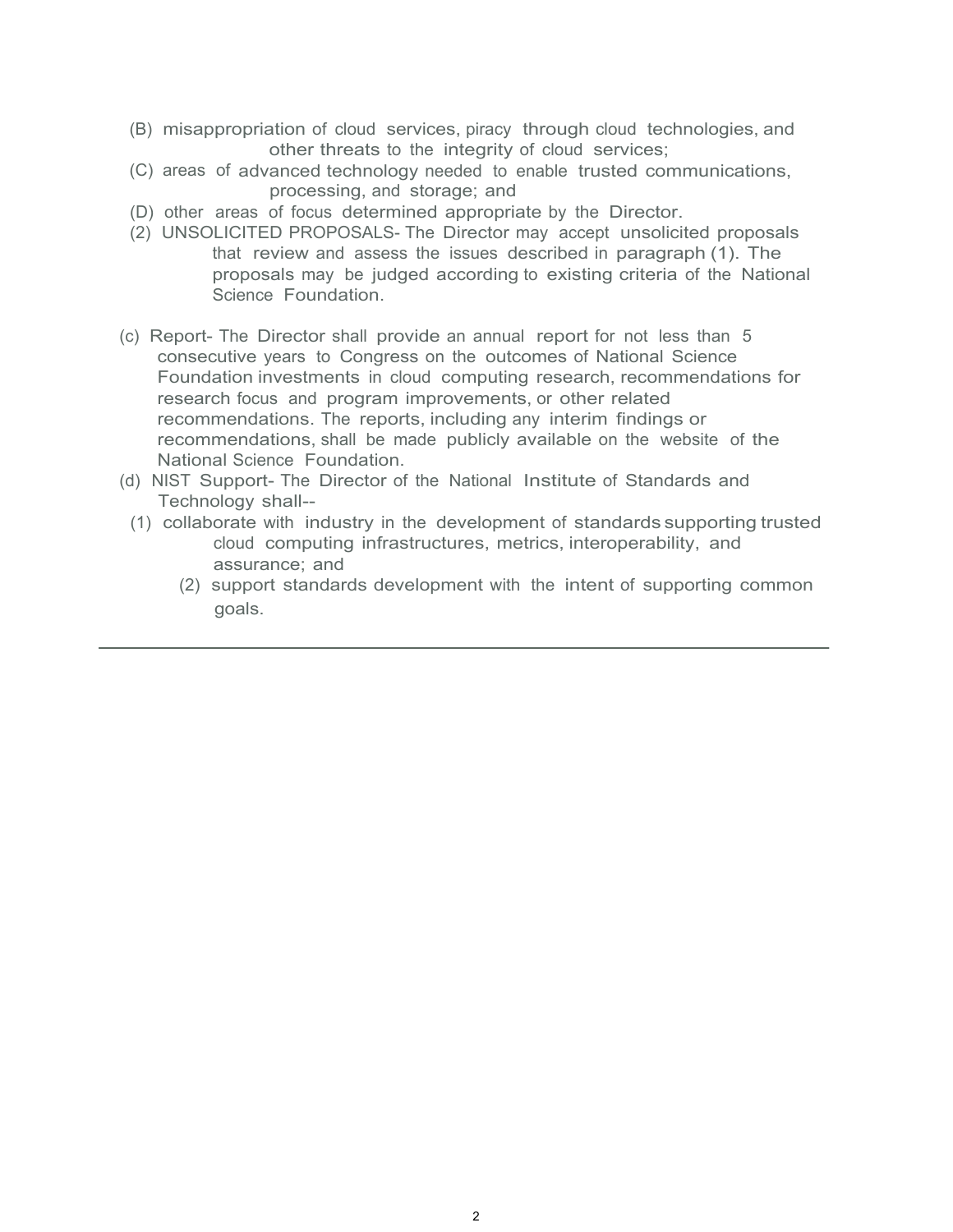#### **1. Introduction: The Importance of Cloud Computing**

The National Institute of Standards and Technology (NIST) has identified Cloud Computing as a vital area of national importance that requires further research and development; see [http://www.nist.gov/itl/cloud/index.cfm.](http://www.nist.gov/itl/cloud/index.cfm) 

"The Cloud Computing model offers the promise of massive cost savings combined with increased IT agility. It is considered critical that government and industry begin adoption of this technology in response to difficult economic constraints. However, cloud computing technology challenges many traditional approaches to datacenter and enterprise application design and management. Cloud computing is currently being used; however, security, interoperability, and portability are cited as major barriers to broader adoption."

### NIST has defined Cloud Computing as follows: (see [http://csrc.nist.gov/publications/drafts/800-](http://csrc.nist.gov/publications/drafts/800-145/Draft-SP-800-145_cloud-definition.pdf) [145/Draft-SP-800-145\\_cloud-definition.pdf\)](http://csrc.nist.gov/publications/drafts/800-145/Draft-SP-800-145_cloud-definition.pdf)

"Cloud Computing is a model for enabling ubiquitous, convenient, on-demand network access to a shared pool of configurable computing resources (e.g., networks, servers, storage, applications, and services) that can be rapidly provisioned and released with minimal management effort or service provider interaction. This cloud model promotes availability and is composed of five essential characteristics, three service models, and four deployment models. The five essential characteristics are on-demand self-service, broad network access, resource pooling, rapid elasticity, and measured service. The three service models are Cloud Software as a Service (SaaS), Cloud Platform as a Service (PaaS), and Cloud Infrastructure as a Service (laaS). The four deployment models are Private Cloud, Community Cloud, Public Cloud, and Hybrid Cloud." The reader is referred to the full text of the NIST definition for details of these elements.

 with the opportunity to conduct research and education activities in cloud and data-intensive computing The increasingly popular cloud model provides as-ne eded access to computing with the appearance of unlimited resources. Users are given access to a variety of data and software utilities to manage their work. Billing for services is based on usage; users rent virtual resources and pay for only what they use. Underlying these services are data centers that provide "virtual machines" (VMs). Virtual machines make it easy to host computation and applications for large numbers of distributed users by giving each the illusion of a dedicated computer system. It is anticipated that cloud platforms and services will increasingly play a critical role in academic, government and industry sectors, and will have widespread societal impact. Accordingly, NSF is committed to providing the science and engineering communities and their applications.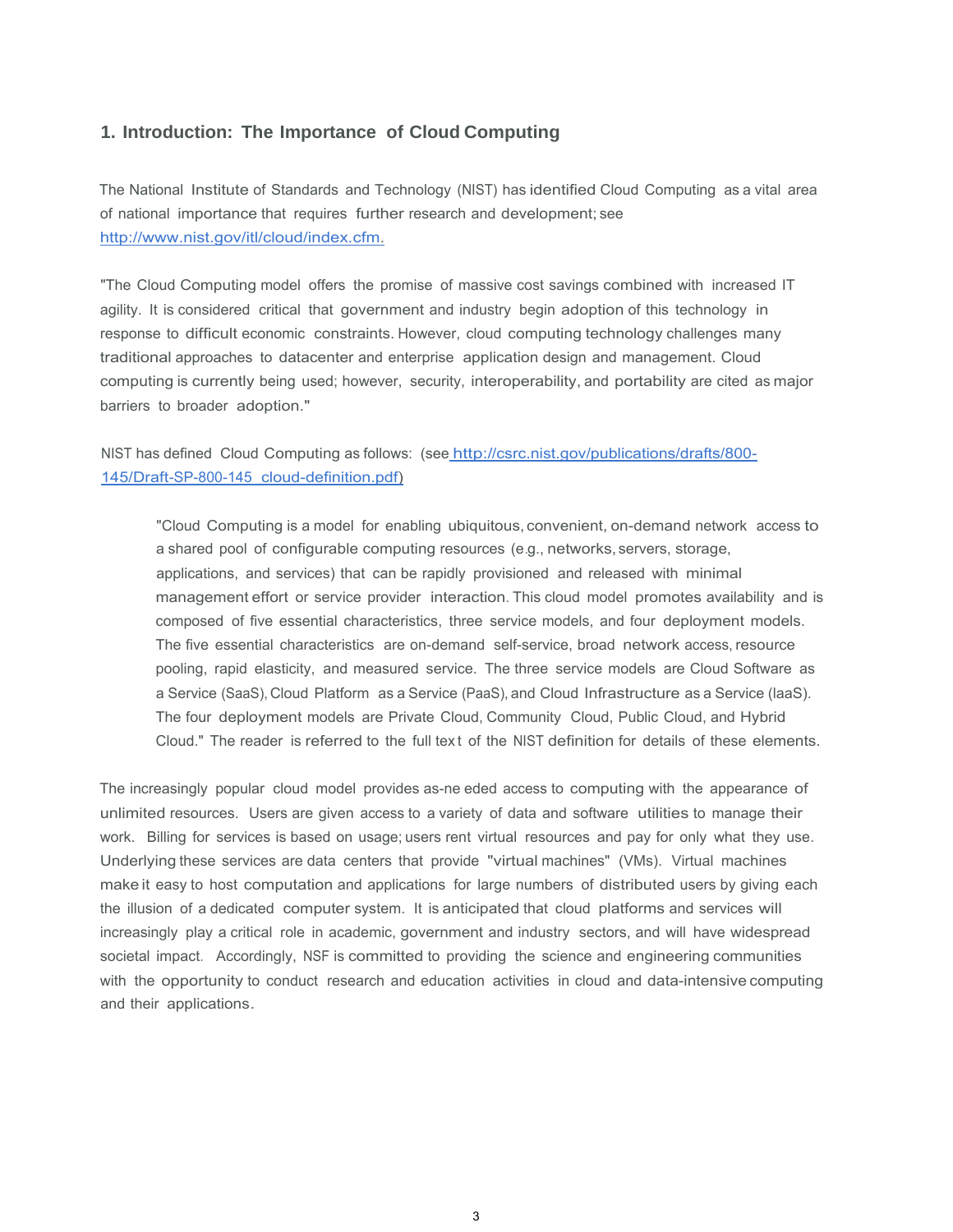## 2. CISE Cloud Computing Awards 2009- 2011

Research in the new area of Cloud Computing extends the research conducted in many older and more established areas. The areas are not mutually exclusive, and many projects contribute to more than one. We emphasize the following areas in this report:

- 1. Computer Systems
- 2. Computer Networks
- 3. Security and Privacy
- 4. Algorithms and data management
- 5. Applications and software engineering
- 6. Computer science education

 on cloud computing, including the key topics listed in section 524. These cloud computing projects approximately 2.7% of the new awards made by CISE in FY09-FY11 4.1% of new awards in CNS, 3.1% in As required, the Computer and Information Science and Engineering (CISE) Directorate of NSF has, as an ongoing effort, reviewed and assessed cloud computing research opportunities and challenges. CISE is increasingly funding awards in these six areas that are specifically targeted to or have significant impact include 76 active awards managed by the Computer and Network Systems {CNS) Division, 40 active awards managed by the Computing and Communications Foundations (CCF) Division, and 9 active awards managed by the Information and Intelligent Systems {IiS} Division. Titles, amounts, and abstracts of these 125 awards will be made available upon request. These awards represent CCF, and 0.6% in liS.

In this section we describe some of the cloud computing projects within these important areas that are currently supported in the CISE portfolio.

### 2.1Cloud Computing Awards in Computer Systems

These awards explo re the following research directions:

 $1_{-}$ Cloud Architectures:

> enhancing the scalability, inter-server capacity, and fault tolerance of the data center network. One project is exploring different design paradigms for data center networks. In particular, it pushes functionality from the network switches into the servers, which generally have more standardized hardware and software platforms, and uses multiple layers of low-cost, commercial-off-the-shelf (COTS) mini-switches to connect the servers. The project leverages the large number of servers in a data center, as to create a dense network of connections between them without using high-end switches. This dense network provides the foundation for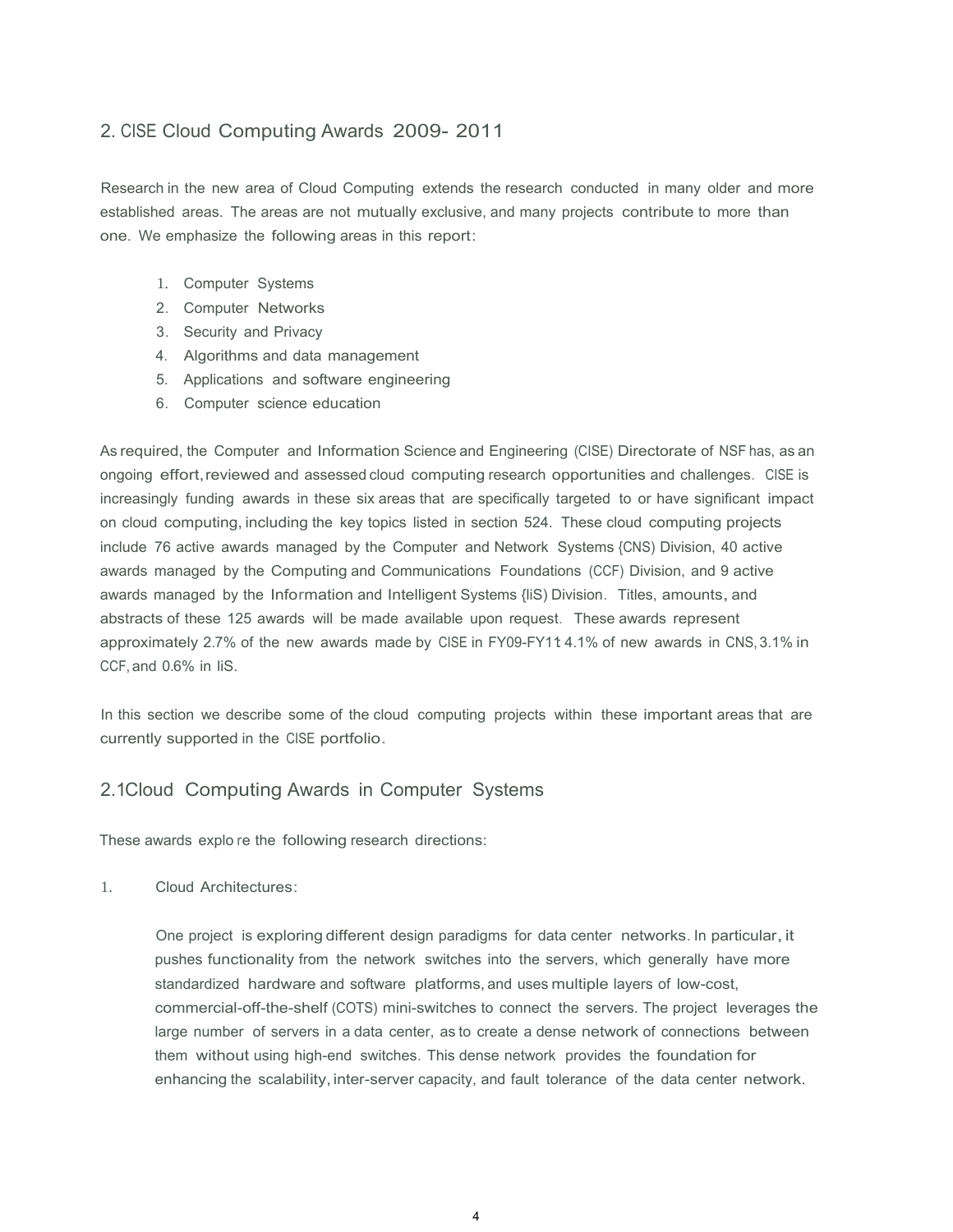Another project is exploring new memory architectures for data centers. Instead of relying construct a high-capacity, energy- efficient memory system for computer servers in the clouds. solely on the technology of dynamic random access memory (DRAM) commonly used today, it uses multiple technologies, such as phase-change memory (PRAM) and flash memory,to This research makes fundamental contributions to computer science in the development of integrated memory architectures that can seamlessly manage hybrid memory resources, as well as the creation of novel algorithms and policies for energy, performance and endurance management.

 Other projects focus on the new generations of cloud servers that will be implemented using multi-core chips, i.e., chips that have a large number of core processors and caches. These projects are currently designing and analyzing different methods and algorithms that can be used to speed up the execution of cloud server software on multi-core chips.

#### 2. Green Clouds:

 According to the U.S. Environmental Protection Agency, data centers in the United States incur an annual energy cost of \$4.5 billion, which is comparable to the total consumption of 5.8 million average US households. Moreover, in the absence of intervention, the total energy consumption of data centers is expected to double every five years. Fortunately, up to 80% of this projected energy expenditure may be avoidable, which adds up to a prospective reduction in nationwide carbon dioxide emissions of 47 million metric tons (MMT) per year.

To deal with these problems, some projects are developing techniques for increasing the energy-efficiency of modern data centers while maintaining computational performance. Both computing and cooling energy are considered in these techniques. Many of these techniques are based on the following two observations. First, the rapid growth in hardware parallelism, such as multi-core chips, leaves more unused "residual resources" to be exploited. Second,one can use these residual resources to run a secondary computation in the background while a primary foreground computation is running. This background process can be added with a relatively low increment in power usage.

 some projects are developing simple "load-oblivious" policies that can automatically scale data Additionally, many energy-efficiency techniques try to manage idle time on servers. Data center servers are only busy 10-30% of the time on average, but they are often left on while idle. During this time, servers can use 60% or more of their peak power consumption. Therefore, center resources to reduce power consumption. The developed policies change the number of servers that are switched on as a function of the changing workload. Servers are shut down, put into sleep states, or run at different frequencies, without knowing in advance how much work needs to be done.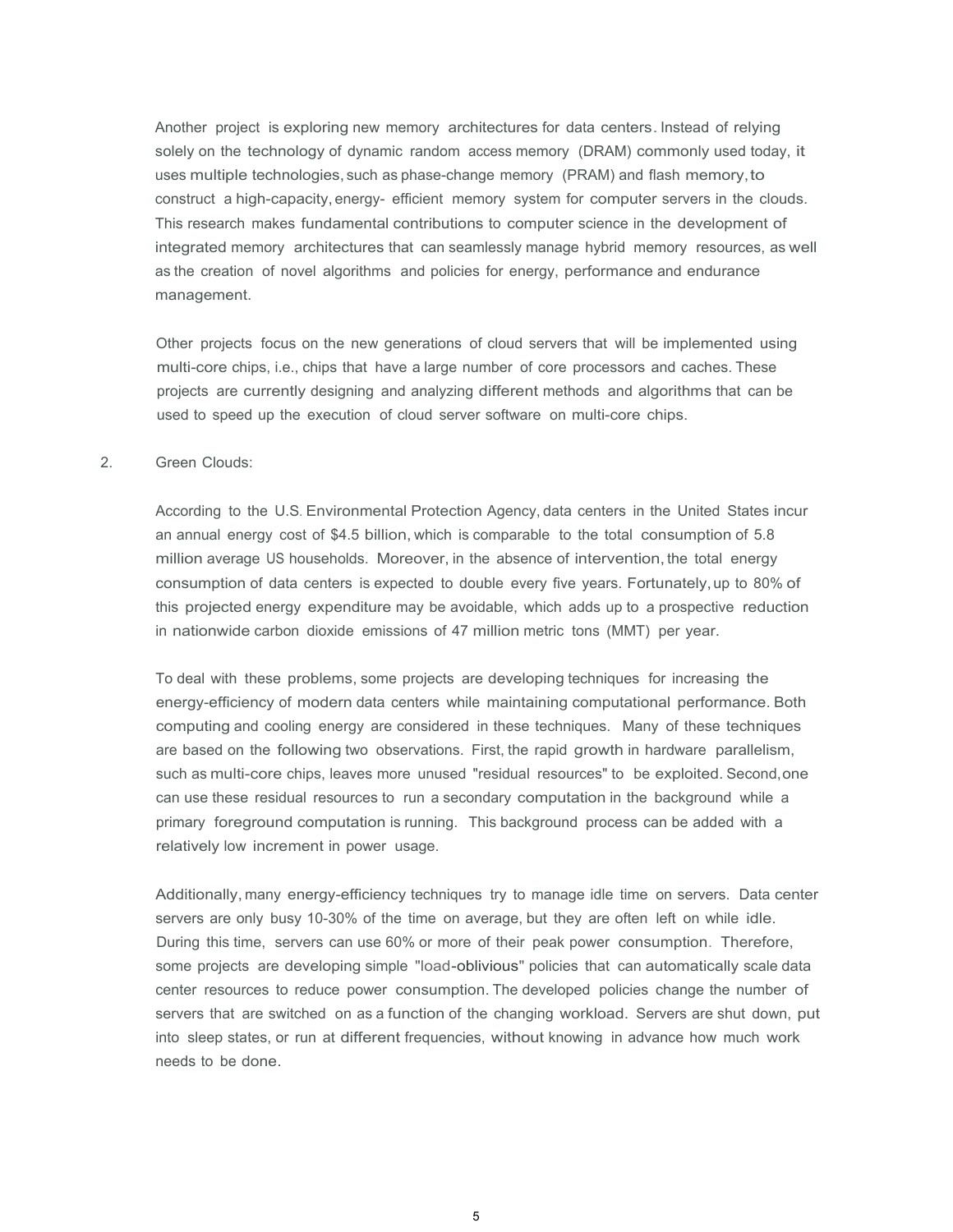Other researchers are investigating how to optimize the operation of data centers in the face of carbon emissions trading frameworks (e.g., cap-and-trade/Kyoto-style, cap-and-pay frameworks, and unregulated) to help businesses optimize energy usage to save money or achieve carbon neutrality.

Another project is investigating how to design servers in a data center to run on variable power from renewable sources, such as solar and wind power. This project is investigating new techniques to manage and adapt the energy and power footprint of a server to fluctuations in supply. These techniques require a server to be "duty-cycled," i.e., turned on and off in a carefully controlled fashion, so that its power and energy footprint can be gracefully adapted to a varying supply curve.

#### 2.2 Cloud Computing Awards in Computer Networks:

These awards explore the following research directions:

1. Network Support for Clouds:

Modern computer networks need to provide new communication primitives (basic operations such as naming, routing, switching, congestion control, and content distribution) that are more suitable for clouds. For example, a project is exploring the possibility of basing network operations (such as naming and routing) on service-level objects (such as applications or databases) instead of basing them on computer hosts.

 Traditionally, the network of a datacenter is configured to use the same routing tree to choose the route each message will flow through, regardless of the application using and sending the message. New designs are being explored that allows each application in the datacenter network to create its own custom routing tree.

Another project is developing new "optimal swarming algorithms" for distributing content over multiple multicast trees, which delivers messages from the clouds to large client populations. These algorithms are able to communicate while achieving several desirable performance objectives.

Other researchers investigate how to employ "precision time protocols" to achieve timepredictable delivery of content from clouds to clients.

#### 2. Marketplace for Clouds:

 clouds can be deployed and used in an economically sound manner. These games consider how Researchers are exploring the merits of adopting "co-location games" as a framework for how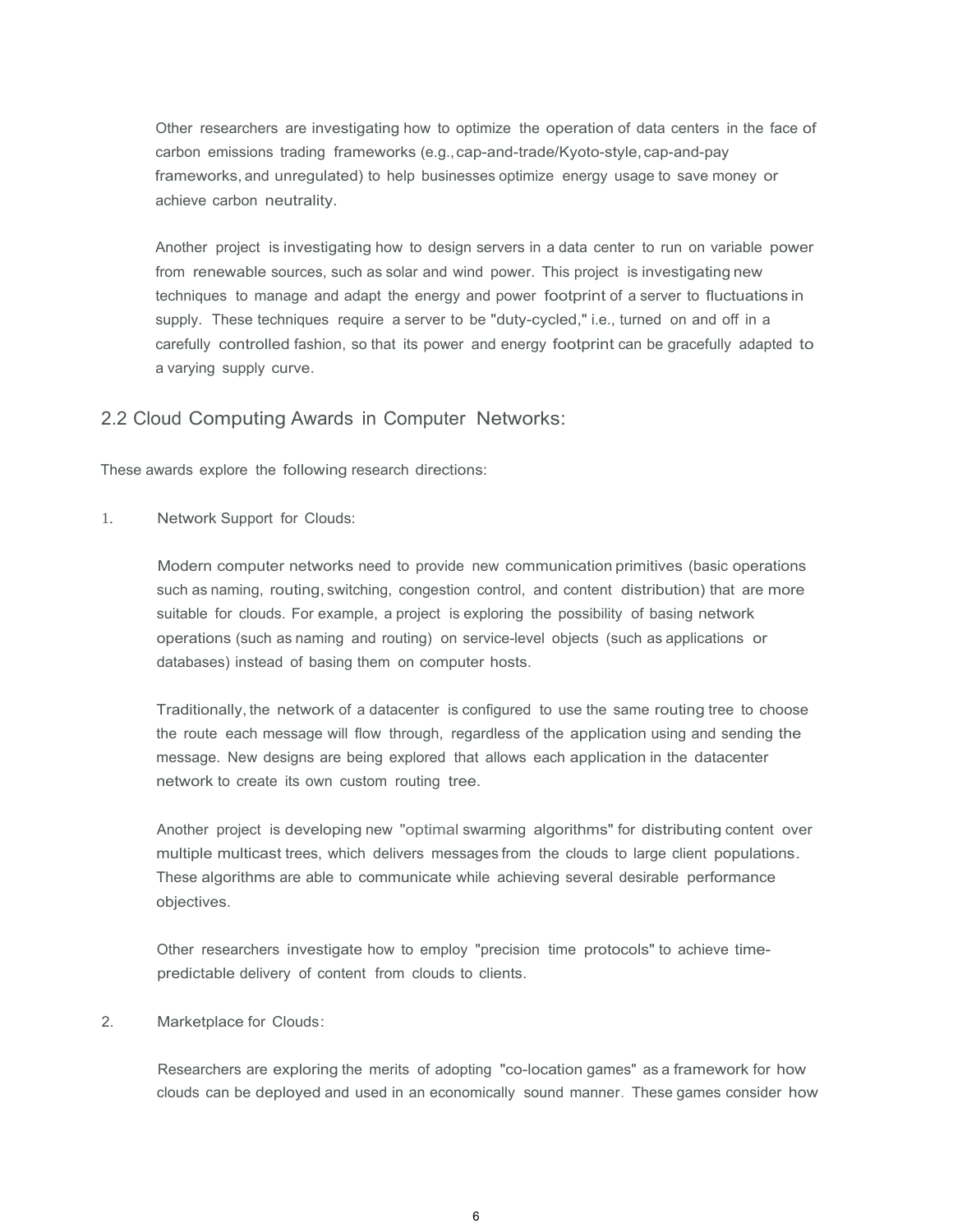rational, self-interested parties interact to secure their share of cloud resources to support their applications. They model and analyze the dynamics that result when these parties negotiate to minimize their individual costs.

Another project investigates the challenges associated with migrating enterprise applications to clouds. These challenges include: (i) models to predict the impact of this migration on the performance of applications, (ii) methodologies to ensure that polices for network access to the applications on clouds are configured correctly, and (iii) methodologies to ensure that the applications, when executed on clouds, provide adequate quality of service guarantees.

Another project is working on evolving the client machines from traditional desktops that have dedicated hardware and software configurations into "virtual desktop clouds" that are accessible via lightweight client machines.

#### 3. Resilient Networks for Clouds:

Researchers are working on quantifying the frequencies, durations, causes, and impacts of faults that occur within datacenter networks, as well as other network classes. The objective of this work is to generate a model of network faults that can be used to evaluate how suitable or effective different applications and protocols are for various datacenter network architectures.

 that scale gracefully in the face of increasing hardware failures. These methods will use novel With the move towards nano-scale fabrication, computer chips are increasingly becoming vulnerable to "soft errors" caused by external noise, and are increasingly likely to fail early due to fatigue. This trend has inspired a project to investigate computational "resilience methods" partitioned redundancy strategies that achieve resiliency to network failures, and will function at different levels across hardware and software layers.

#### 2.3 Cloud Computing Awards in Security and Privacy:

These awards address three broad thrusts:

1. Trustworthiness of Cloud Providers:

 users' security and privacy. The effectiveness of cloud computing services is limited by the how providers can provide more trustworthy services and how to prove their trustworthiness. By utilizing cloud computing, organizations rely on third-party cloud providers to preserve their amount oftrust that users have in providers. As a result, much research is being conducted on

Cloud users can protect their data from being read or released by a cloud provider by encrypting it. Until recently, however, all known encryption methods would have resulted in data that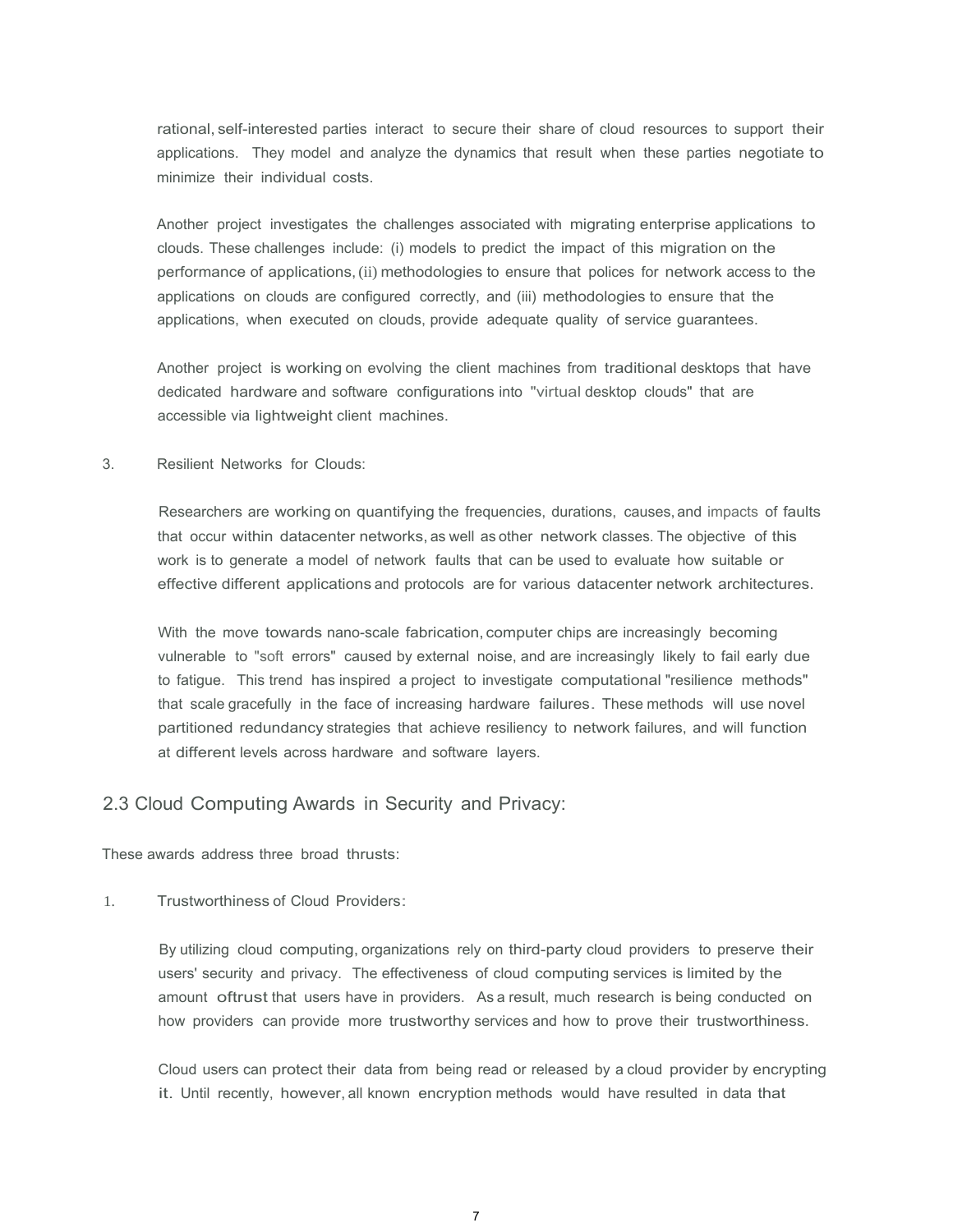services, such as database operations, to be provided securely and efficiently. could not be manipulated at all by the cloud provider; the cloud would have been limited to providing nothing more than storage. This would have severely hampered the usefulness of the cloud. However, a recent NSF-funded breakthrough on {(homomorphic encryption" showed that it was theoretically possible for data to be encrypted but still allow a service provider to perform useful, trusted operations on it. These first results were impractical, but research is ongoing to make these general techniques practical. Other researchers are developing methods for specific

 cloud computing issue. Consider a company that uses encryption to store its sensitive access, while other workers are restricted to view only data items relevant to their job functions. Other researchers are conducting work on {(functional encryption" to solve another practical information in the cloud. If each employee uses an individual encryption key, then when an employee dies or leave the company, the corporation risks losing all data encrypted by that individual. If, however, a company shares encryption keys amongst employees, then all such employees will have complete access to the data, regardless of later employment changes. Functional encryption gives another alternative, which is more appropriate for cloud computing. Data can be encrypted so that only those users currently holding appropriate credentials can access the data. For example, current members of an audit department can be granted full

Other projects are developing techniques for cloud computing providers to prove that they are appropriately protecting their users' information and enable users to audit providers for compliance.

2. Protecting cloud providers from threats:

Cloud providers face significant security and privacy threats, and research is being conducted to identify and protect against these threats.

By providing services to many organizations, a service provider becomes a high-value target of attacks. In addition to threats faced by traditional, independent computing departments, cloud computing providers can expect to face attacks that were previously economically infeasible to perform against traditional organizations because they are extremely difficult to mount. Given the large number of users in a cloud, such attacks become profitable when directed against a cloud provider. Cloud providers also have to protect their users from each other: if one client is a malware victim, other clients of the same provider should not be endangered. Also, an attacker should not be able to buy services from the same provider as its intended victim and then use those services to defeat the provider's defenses.

Various projects have explored architectures for cloud providers that systematically defend the provider from both external attacks and attacks mounted by their clients. These architectures are resilient to various attack mechanisms that affect traditional computer systems. They also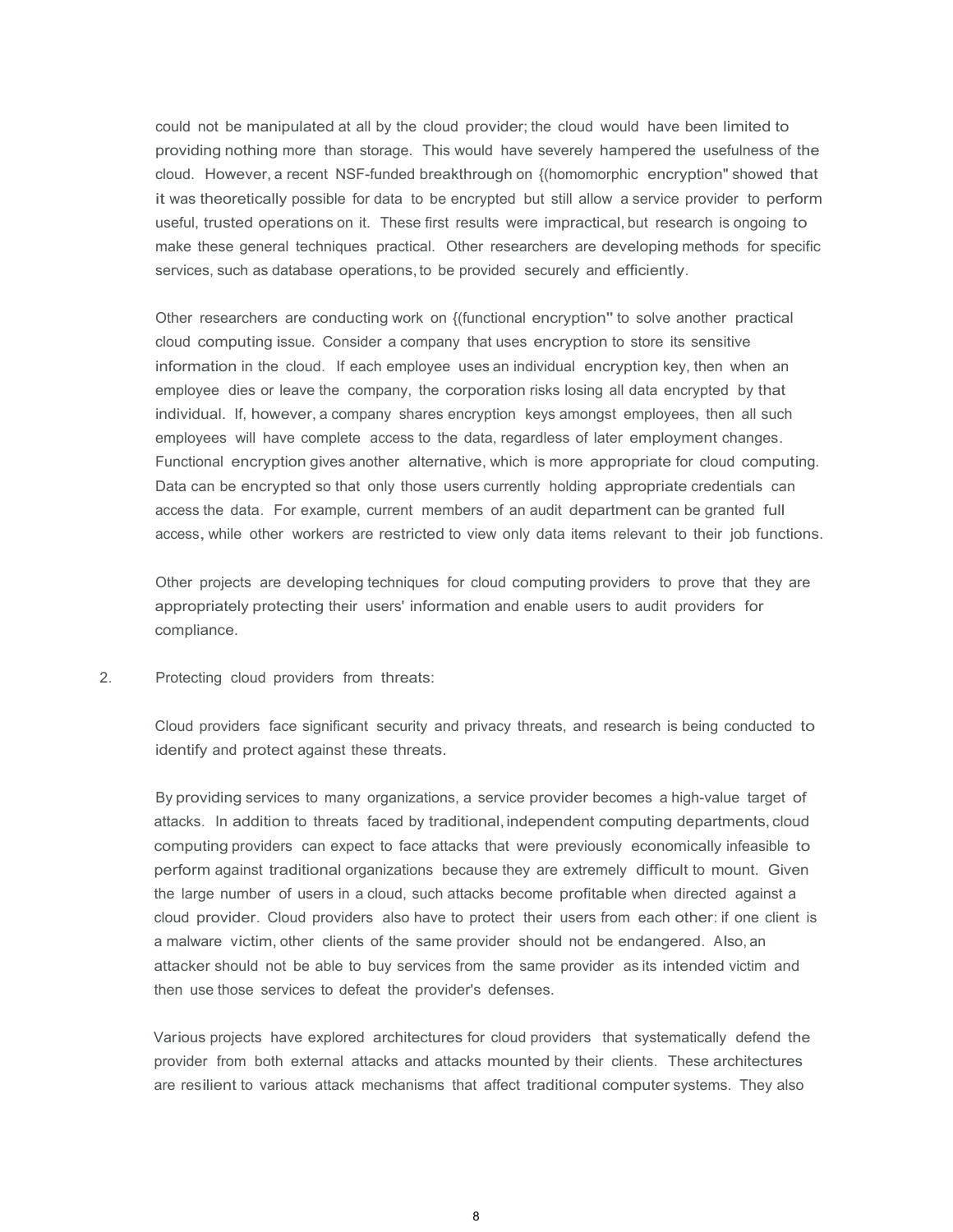provide monitoring mechanisms that can allow a provider to detect and mitigate threats, and to recover from malicious activity.

In addition, NSF-funded researchers have discovered that under certain circumstances, some aspects of users' private information can be discovered by closely monitoring the activity of a cloud provider, and are developing mechanisms for defeating such attacks.

3. Leveraging the cloud to provide trustworthy applications:

 also allows for new classes of applications that take advantage of increased information mobility Cloud computing has the potential to enable novel applications, and research on maximizing this potential in a trustworthy fashion is ongoing. Cloud computing not only offers cost savings, but and collaboration opportunities. Researchers funded by the Trustworthy Computing Program are attempting to realize these benefits.

privacy and security mechanisms are in place to protect patients, doctors, and insurance For example, because health care records are held by many different organizations, important medical information is often not obtained in a timely fashion-a lapse that can result in injury or death. Cloud computing can help centralize health care records, provided that appropriate providers. The Trustworthy Computing Program is funding work to develop these mechanisms.

Companies are ever-increasingly collaborating with each other, and cloud computing can serve as an enabling agent for the necessary information sharing. However, every company has its own internal security and privacy policies, and different companies might have different regulatory restrictions on data usage. Research is under way to allow cloud computing providers to understand and enforce these differing policies, so that each company can benefit from collaboration without the risk of violating its own regulations.

### 2.4 Cloud Computing Awards in Algorithms and Data Management:

These awards explore the following research directions:

1. Fundamental Work in Algorithms:

Cryptography, which was described in the section on Security and Privacy, is a major component of algorithm research in cloud computing. Other current fundamental algorithms research includes work in scheduling, resource management, coding theory, and formal methods.

Scheduling is a difficult and fundamental problem that pervades all of computer science, and cloud computing is no exception. New challenges arise from scheduling multiple instances of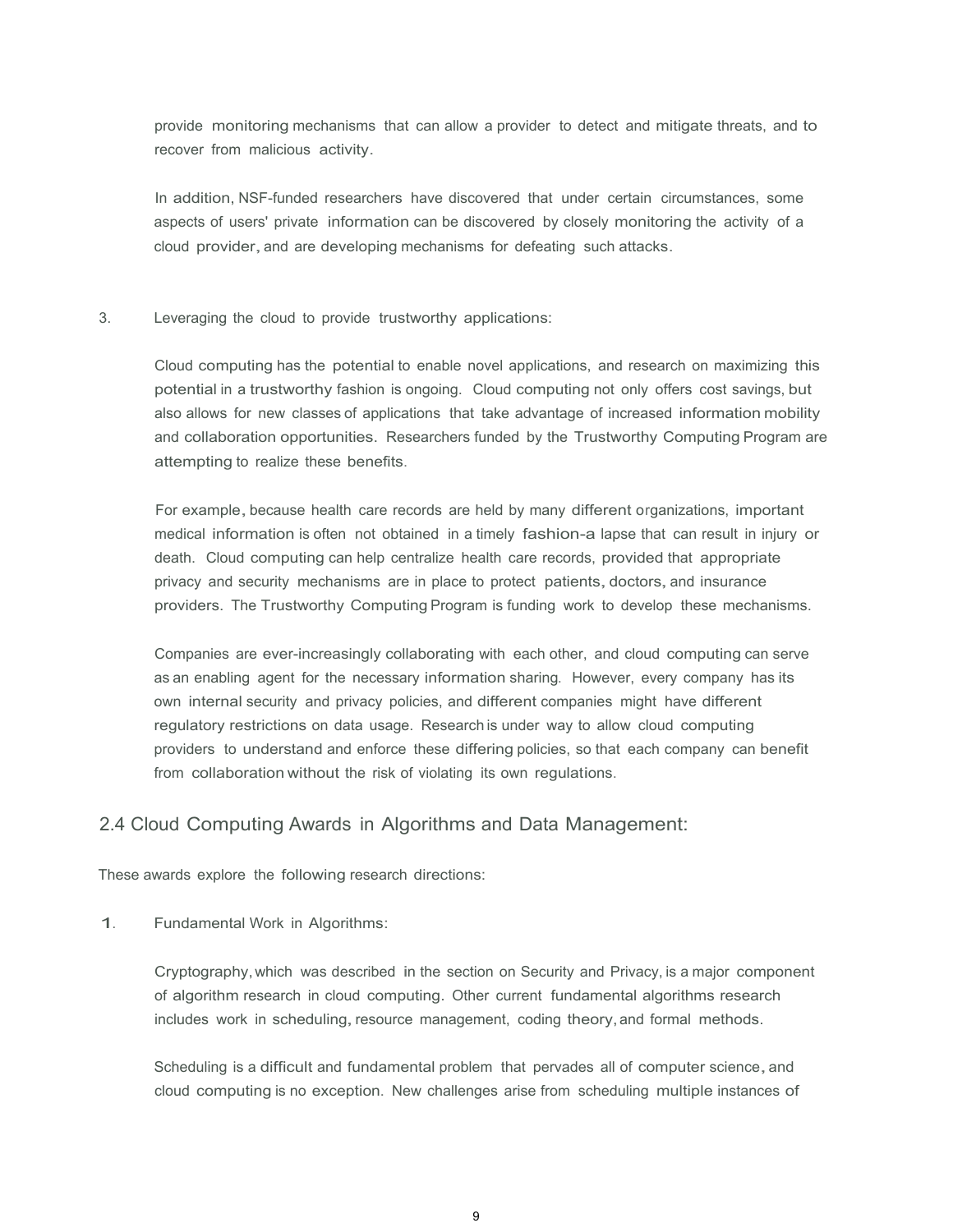multiple types of resources given multiple competing objectives. These objectives may include energy consumption as well as the service level agreements of multi-resident cloud users. For some workloads,storage requirements dominate, while for others, computational requirements dominate, and for still others, communication requirements dominate. A number of projects work on methods to resolve scheduling challenges; for some, it is the main theme of the research.

Virtualization, one of the cornerstones of cloud computing, maps physical resources into logical resources so that they can be shared in dynamic environments. The mapping process has an online component, because the system must respond to requests for resources as they arrive. In traditional online problems, resources are thought of as irrevocably assigned. However, in virtualized environments, previously allocated resources must be reassigned or reallocated as required. One project formalizes how computational resources can be reallocated efficiently given some cost for the reallocation. The project investigates the algorithmic complexity of reallocation problems that arises in large-scale systems design.

 a fundamental challenge in cloud computing. One project is designing novel distributed storage understand the dynamics of coded storage systems; i.e., how to maintain time-varying coded Understanding how to represent, store, and process information in distributed storage systems is codes that use "network coding theory" to address modern storage challenges. This project seeks optimal strategies for storing large amounts of data in a distributed fashion, and to information representations over networks.

The correctness of different components of cloud computer systems can be verified using formal proof-theoretic frameworks. One project focuses on frameworks for three critical components in a typical cloud computing system: the partition management protocol (which provides the computing elasticity of the system), the storage subsystem, and the atomicityguaranteeing protocol (which preserves integrity of data and computations).

#### 2. Handling Massive Data:

Since one of the primary goals of the cloud is to host data-intensive applications, large-scale data management is a crucial component of cloud computing. Several projects explore the challenges in scaling up and scaling out database operations to the extreme data sizes and levels of distribution that will be present in the cloud environment. Some of these projects consider security issues raised by multiple cloud users sharing large scale data resources; others make energy consumption a primary area of concern.

Another project is developing theoretical foundations, as well as practical control algorithms, to enable scalable design and efficient management of future extreme-scale data-intensive computing. The researchers will identify fundamental design principles needed to achieve scalability for large scale network infrastructure and software systems. They will also develop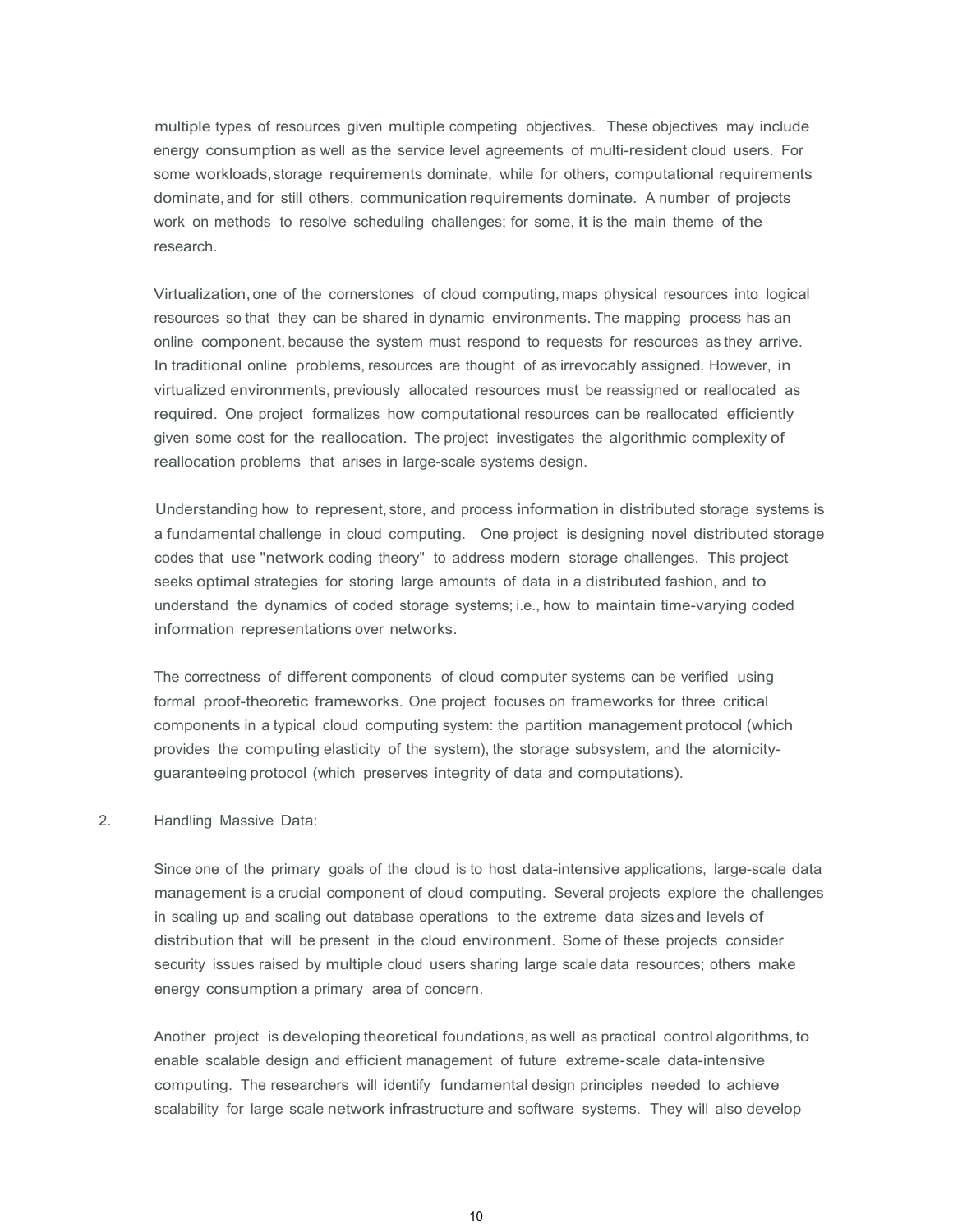distributed control strategies on operator placement, data storage, load shedding, and resource allocation to allow for efficient in-network information processing. These advances require a collaborative effort spanning multiple disciplines including performance modeling, networking, queueing theory, and optimization.

 In addition, one project is investigating how critical data-driven computer vision tasks, such as nearest neighbor searching and clustering in high-dimensional spaces, can be designed for cloud computing systems.

### 2.5 Cloud Computing Awards in Applications and Software Engineering:

These awards explore the following research directions:

1. Developing Applications for Cloud Environments:

A number of projects focus on developing particular applications or support for particular application domains in cloud computing environments. These diverse application domains include hydrology/water resource management, natural language processing on web-scale data sets, geographic information systems, biological applications such as protein folding and evolutionary biology, in-home control applications, and even theoretical physics such as computational string theory.

One project developed technology for ubiquitous event reporting and data gathering on the 2010 oil spill in the Gulf of Mexico and its ecological impacts. This project exploited the availability of smart phones (which have sophisticated sensor packages, high-level programming APis, and multiple network connectivity options) and cloud computing infrastructures to enable collecting and aggregating data from mobile applications. The goal of the project was to develop a scientific basis for managing quality-of-service, user coordination, sensor data dissemination, and validation issues that arise in mobile disaster monitoring applications.

2. Software Engineering for the Cloud Environment

 Some are developing better methods of detecting and remedying errors. Other projects efficiency in large-scale systems. Another project develops algorithms for ensuring that cloud computing systems provide (soft or hard) real-time guarantees. Several projects focus on improving the programmability of parallel and distributed systems. consider programming and algorithm design models for cloud applications and for energy-

One project is designing, implementing, and evaluating extensions to the services offered by cloud purveyors so that cloud services can be used by a broader developer base. For example, these improvements will enable scientists and students, who often require support for general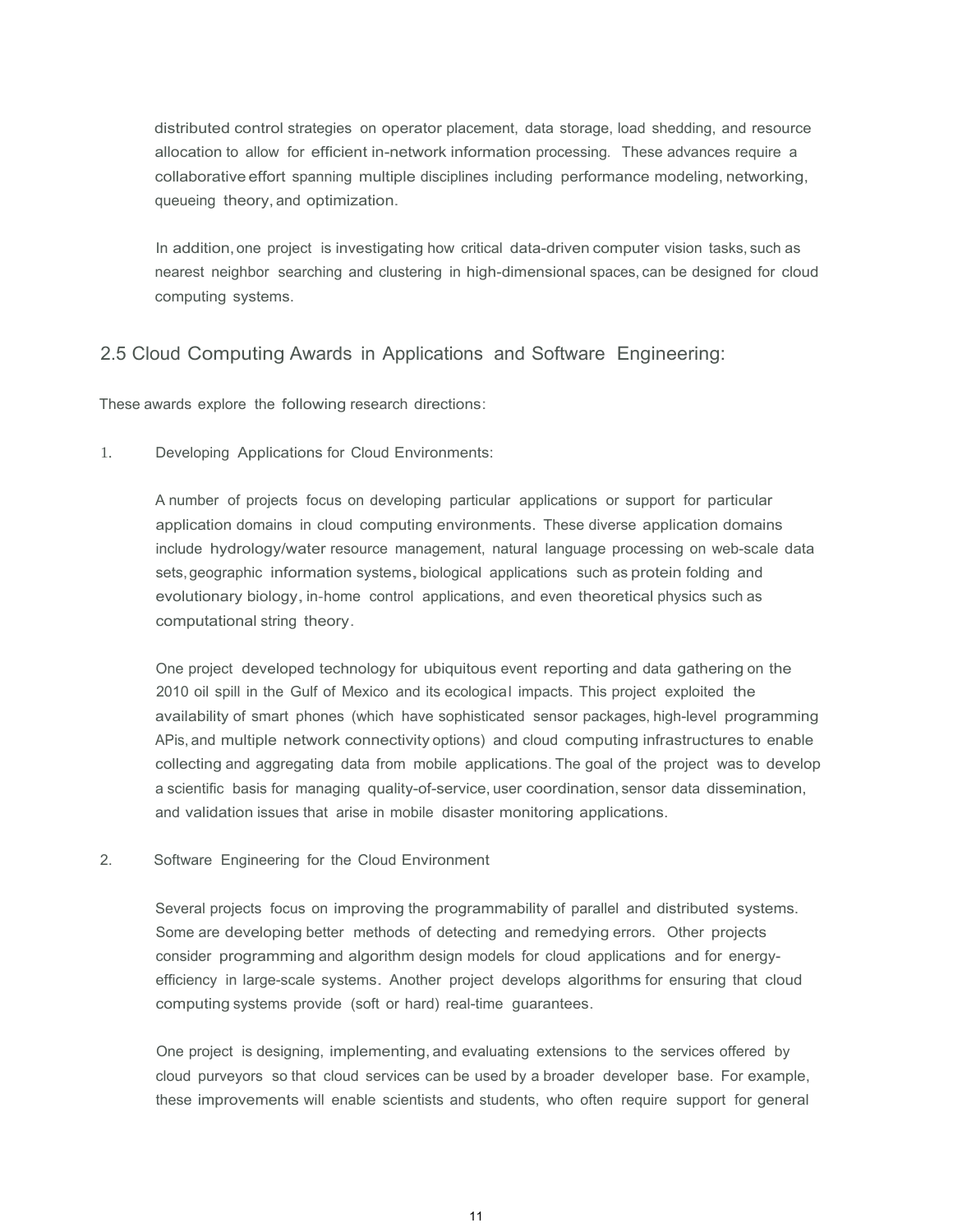compute-intensive applications, to better work on the clouds. This project is planning to develop the fundamental technologies necessary for support of high-performance, compute intensive applications within the clouds. These technologies include efficient support of shared- memory inter-process communication, high-performance file system support, and system-wide performance monitoring and analysis tools.

There are two well-known computation models currently being used to program applications over the clouds. In the "in-memory model," intermediate states of the computation are held in the aggregate memory of the many machines in the cloud and shared and exchanged between them. In the "map-reduce model," the computed data simply flows between the different machines in the cloud and there are no stored intermediate states of computation. Each of these two models has advantages and disadvantages. Researchers are investigating how to combine these into a single model that benefits from the advantages of both.

Another project leverages a "group compositional approach" to tackle the problem of designing and programming large applications over the clouds. In this approach, the researchers first develop novel protocols for smaller groups of nodes which offer strong properties with minimal overhead. Second, they propose a coordination service and a suite of management algorithms to adaptively organize these smaller groups, composing them together into a large application. These management algorithms will address the problems of dynamic load balancing, topological control,and security.

Additionally, another project is investigating cloud computing systems serving multiple users with differing incentives. In particular, this project is developing ways to ensure the reliability of these systems in face of unresponsiveness or selfish behavior by the underlying competing users.

#### 2.6 Cloud Computing Awards in Computer Science Education:

1. Parallel and Distributed Computing Curriculum

 developers of all levels to have a broad-based skill set in parallel and distributed computing, Parallel and Distributed Computing (PDC) now permeates most computing activities; this is especially true in the cloud computing environment. Certainly, it is no longer sufficient for even basic programmers to design only conventional sequential programs. This necessitates which strongly impacts Computer Science (CS) and Computer Engineering (CE) programs as well as related computational disciplines. One project is currently developing a set of core topics in parallel and distributed computing for undergraduate CS and CE curricula.

#### 2. Undergraduate Research in Cloud Computing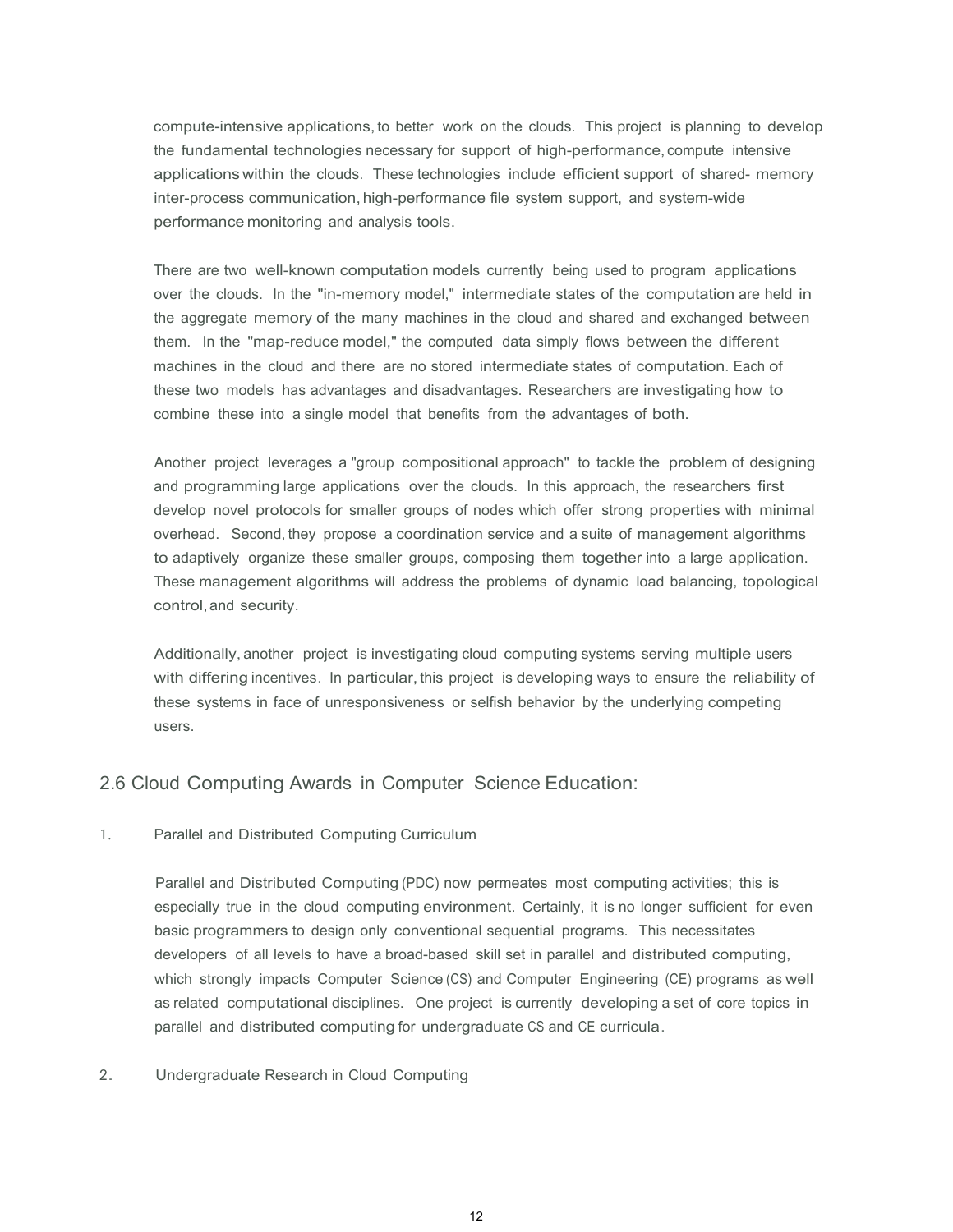architecture, energy-aware computing, virtualization, security, and cloud and grid computing. Currently, one Research Experience for Undergraduate (REU) site is focused on "Computer Systems Research in High Performance Cloud Computing Environments." Undergraduate researchers are immersed in departmental research areas of expertise, which includes computer

#### 2.7 Some Early Successes from the Current Award Portfolio

The currently funded portfolio of awards has already produced several early successes.

 $1.$ World record speed for data sorting

> including web index generation, large-scale data analysis, and bioinformatics simulations. More One project set multiple world records in data sorting. On a cluster of only 50 servers, the project's team was able to break a 2-year old record for data sorting set by Yahoo Corporation, which ran on 3452 servers. Not only did the team manage the fastest sort time---lOOTB in 106 minutes---it also set the world record for most energy-efficient sorting. Data sorting is the foundation supporting a number of important high performance and data center activities, detailed information on these sorting records is available at [www.sortbenchmark.org.](http://www.nsf.gov/cgi-bin/good-bye?http://www.sortbenchmark.org)

2. Challenging conventional knowledge on achievable performance

Another project has succeeded in challenging conventional wisdom regarding consistency and security of data storage in cloud computing.

 As storage systems have grown to Internet scales, they have often sacrificed consistency for despite having the strongest notion of consistency (i.e., linearizability), as well as a system which can execute operations in the local datacenter with high availability and low latency. Such a system enables clients to obtain a consistent view of multiple keys through read transactions, performance due to the perceived costs and lack of scalability of consistency semantics. However, stronger consistency guarantees make correct programming for the system much easier. To resolve this issue, the project has developed several key-value storage systems that challenge the idea that a strict tradeoff must be made between consistency and performance. These include a system that is able to achieve higher throughput for common cloud workloads and ensures a strong form of consistency when replicating data between datacenters in a scalable fashion.

The history of data services is rife with unplanned data disclosures, malicious break-ins, and insider attacks. As described in detail in the Security section of this document,centralization of information makes cloud providers high value targets for attack. In addition to the trade-off between performance and consistency, the project also challenges the assumption that applications must sacrifice security (i.e., integrity) for privacy (i.e., confidentiality) in the cloud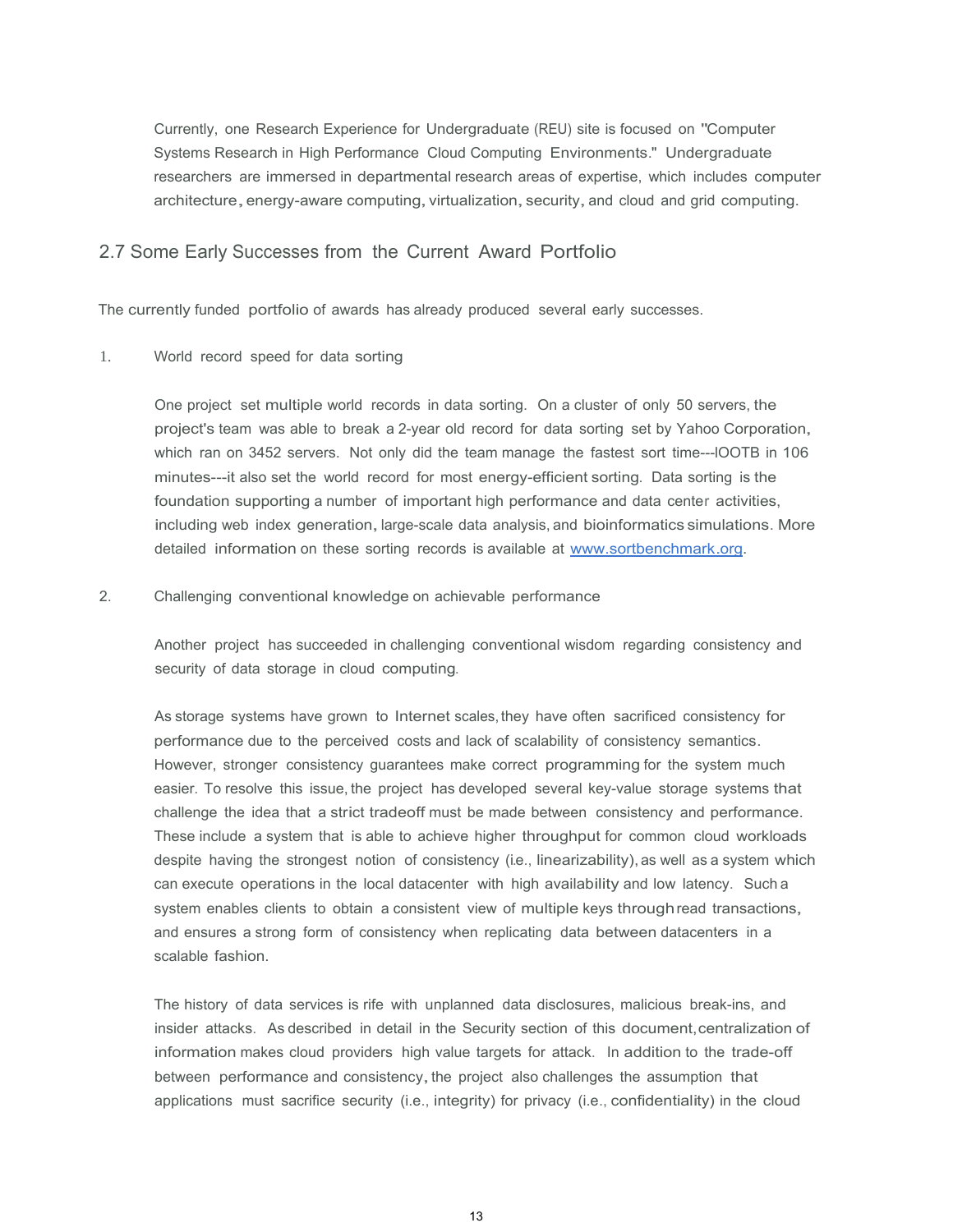servers acting maliciously. If a malicious server adds, modifies, drops, or reorders updates, the environment. The project has been able to develop a series of systems that leverage less trusted cloud infrastructure. One system uses history to increase throughput by partially replicating work and basing correctness on consensus protocols (i.e., achieving security if at least some fraction of servers do not behave maliciously) . A new algorithm can securely partition a large number of nodes into smaller,fault tolerant groups;even malicious attempts to thwart this partitioning mechanism are prevented. Finally, the project developed ways to build group collaboration applications even when the clo ud is completely untrusted. Cloud servers only see clients' encrypted operations, and clients use cryptographic integrity checks to detect clients can detect the server's misbehavior, switch to a new server, restore a consistent state, and continue in a correct state.

#### 3. Fast and energy-efficient computer memory

 up to 100 billion kilowatts of power. The bulk of power consumption has shifted from computer rapidly reaching its limit in power consumption and capacity for data-center sized applications. Despite the advantages of cloud computing,energy consumption has become a critical challenge for data centers hosting the cloud. According to the EPA, data centers today consume processors to computer memory with the development of efficient multi-cores and the increased software demands on memory. Unfortunately,today's memory technology (DRAM) is

 relatively slow and wears out as the memory is used, much like the way automobile tires wear As an alternative to traditional DRAM, which stores digital information with an electrical charge, one project explores a new technology called phase-change memory (PCM). PCM stores digital information by melting the crystalline structure of a material. This physical process requires no electrical power beyond the initial heating process to store information. However, PCM is out and must be occasionally rotated for the longest tread life.

 also hugely increase the amount of information that can be stored. These innovations have led phase-change memory lifetime, which can now last long enough for several years of use in a A project has shown that combining a small DRAM (for fast retrieval) with a larger and slower PCM (for storage of most information) results in a memory system that has drastically reduced power consumption while still being fast enough for most software program. This hybrid can to an eight-fold reduction in power cost. Additionally, the techniques also greatly improve data center.

The techniques and results from this project have influenced both academic and commercial approaches. Several companies, including Samsung, Rambus, IBM, and Micron, are investigating memory circuits and organizations that can prolong PCM lifetime by a factor of two or more and reduce memory energy consumption by more than 50%. The outcomes from the project may be incorporated in future commercial designs.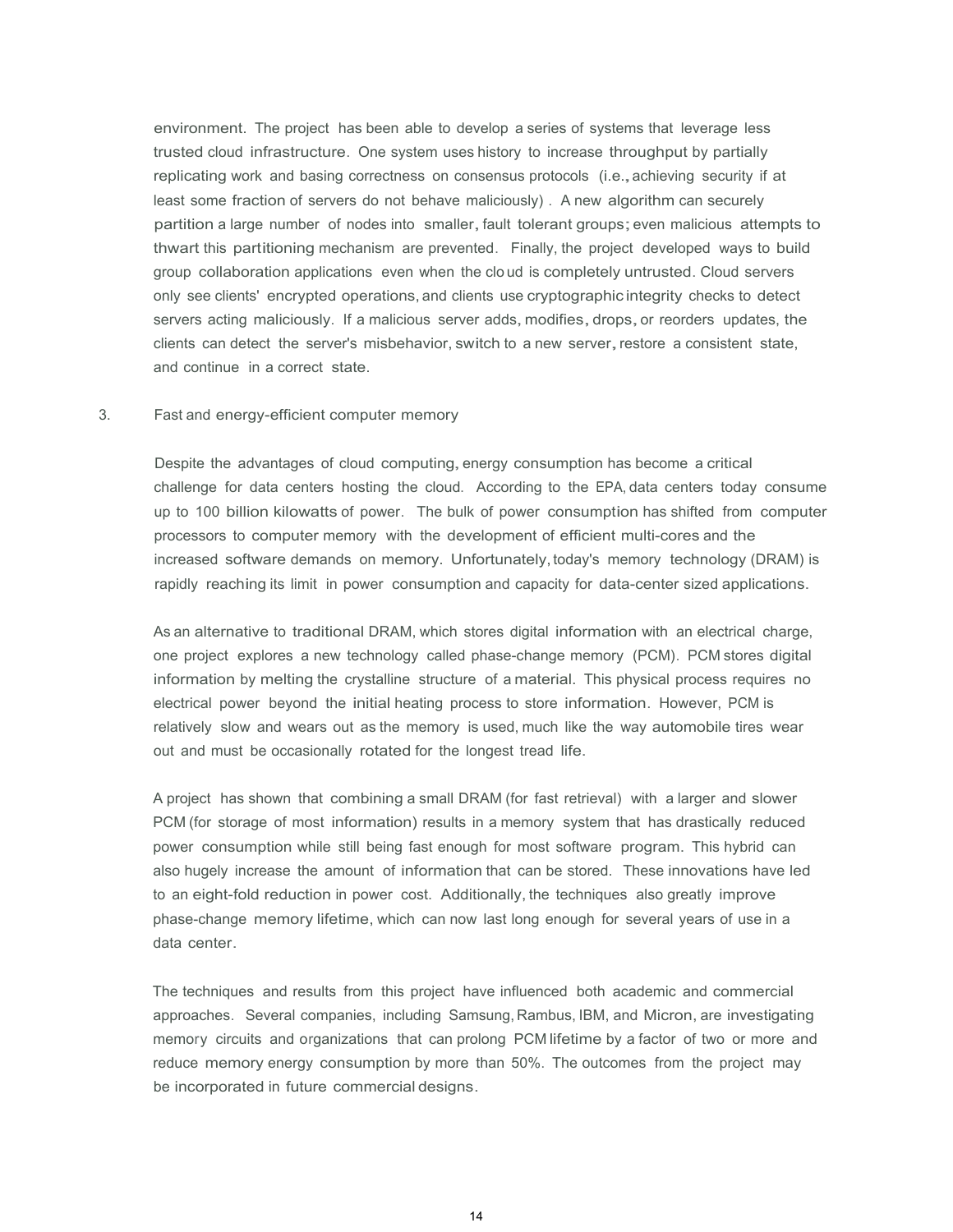### 3. Initiatives on Cloud Computing 2009- 2011

We now describe several recent research efforts supported by CISE with a particular focus on cloud computing.

### 3.1CiC: Computing in the Cloud

Computing in the Cloud (CiC) is a collaborative cloud computing agreement that Microsoft Corporation and NSF announced in February 2010. Awards were announced April 20, 2011. Microsoft is providing 13 cloud computing research projects with access to Windows Azure, a cloud computing platform that provides on-demand computing and storage to host, scale and manage Web ap plications on the Internet through Microsoft data centers. These projects will have access to Azure for a two-year period, along with a support team to help researchers quickly integrate cloud technology into their research. We describe a selection of these projects below; see Press Release 11-082

[http://www.nsf.gov/news/news summ.jsp?cntn id=119248](http://www.nsf.gov/news/news  summ.jsp?cntn id=119248) for full details. (These 13 projects are among the 125 projects mentioned previously.)

 A growing spectrum of society-critical, highly sensitive applications is shifting towards cloud responsiveness) remain to be addressed. One project will explore the consistency issue of cloud computing applications in large-scale systems, which will contribute towards a scientific computing to benefit from lower costs. These include multiple applications useful in medicine, ranging from treatment to surgical procedures. However, several key issues (such as high availability, secure access, fault tolerance and the preservation of privacy and real-time foundation for scalable trust in cloud computing.

Today's rapid "data deluge" in the scientific enterprise gives rise to many exciting data mining opportunities. One project explores an alternative data processing architecture, "continuous bulk processing," that will fundamentally improve computing efficiency, reduce costs, and provide enhanced data mining capabilities for cloud computing. A key facet of the approach is to simply update analytics when new data arrives, rather than to recompute them from scratch. The work will explore the ultimate reach of this incremental approach, and determine how users may trade cost for performance for incremental analytics.

Another project will investigate ways to build a cloud storage service under minimal trust assumptions, i.e., without the clients having to assume that the providers will always operate correctly. Trust issues particularly relevant to cloud storage include storage service providers operated by a party other than the data owner, software bugs, correlated manufacturing defects, misconfigured servers, operator error, malicious insiders, bankruptcy, fires, and more.

 Accurate forecasting is key to effective utilization of weather-dependent renewable energy sources, such as wind and solar. Weather forecasting is a complex and data-intensive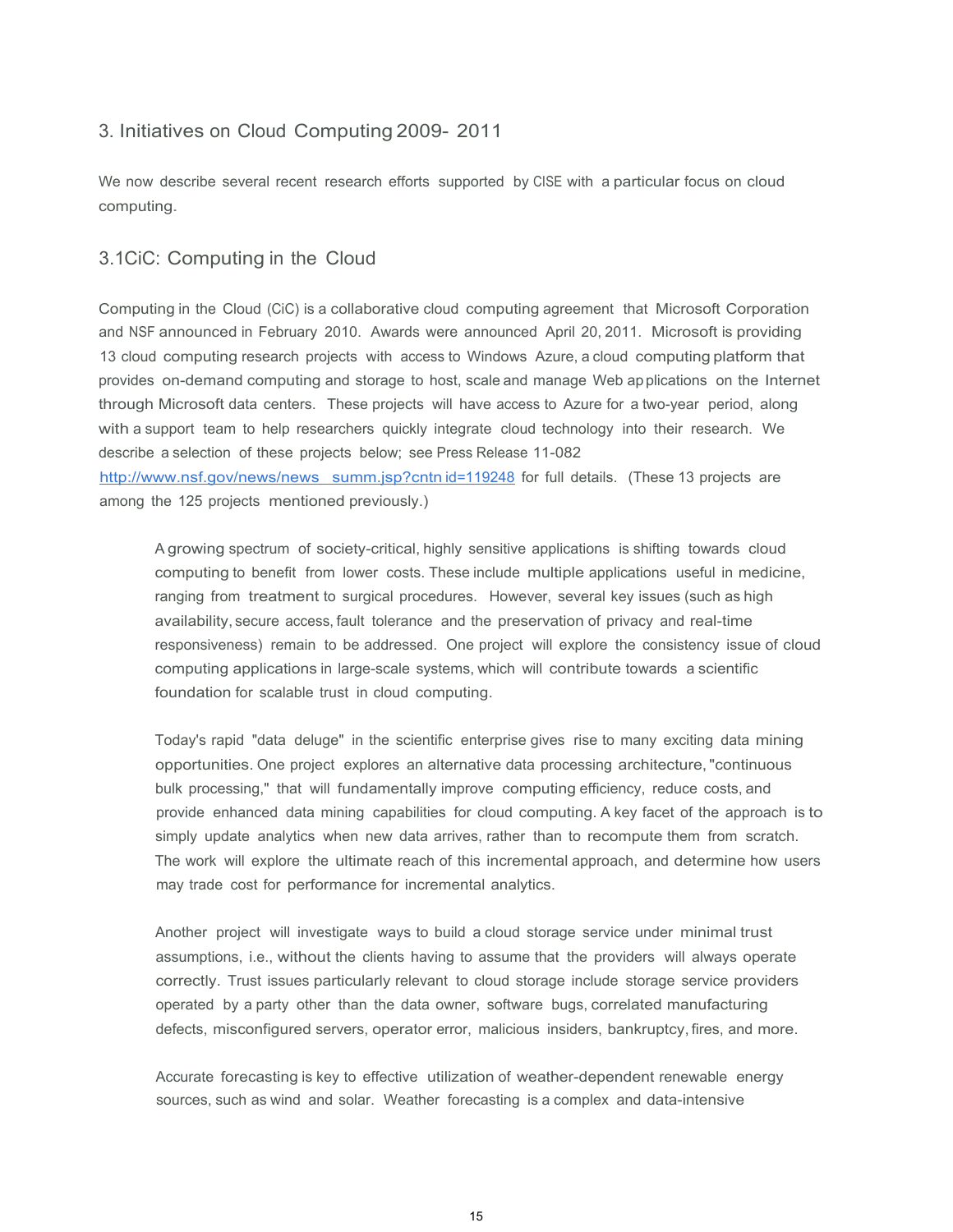framework. FaaS will allow new prediction models to use of different types of data from computational process. One project seeks to develop the Forecast-as-a-Service (FaaS) different sources, and hopefully create more accurate forecasts. It will also support on-demand delivery of different types of forecasts at different levels of detail for varying prices, as to accommodate renewable energy users with different needs and varying budgets.

### 3.2 PROBE: A National Facility for Hosting Clou d Test-Beds

The CSR program in the CNS division of CISE is currently funding a facility called PROBE that hosts Cloud Test-Beds. These test-beds can be utilized by members of the computer systems research community in the United States to carry out their system experiments on large-scale, data intensive, and supercomputing machines. This facility is hosted in the New Mexico Consortium, and is located within the Los Alamos Research Park building, owned by Los Alamos County. The facility is currently supported by NSF, the New Mexico Consortium, the Los Alamos National Laboratory, the University of New Mexico, Carnegie Mellon University, and the University of Utah. PROBE will enable critical experimental research in many computing areas, including reliability, correctness, productivity, and energy efficiency. The facility will have machines and disks in large volumes so that both computing-intensive and diskintensive experiments can be pursued at scale.

 More importantly, PROBE will be created at a fraction of the cost of a typical supercomputing facility, since most of the machines in this facility are ones that were decommissioned from the DOE laboratories. The facility will start with a 1000-node cluster with 2000 processors. Once this cluster is established, a second 1000-node cluster, with 2000 to 3000 processors, will be added. Then, for the foreseeable future, more supercomputing machines can be added annually to the facility as these machines are decommissioned from the DOE laboratories. The annual cost of the facility, including staff, operating costs, and infrastructure, is three million dollars or less, which is indeed a small fraction of the typical operational costs of a large supercomputing center.

### 3.3 NEBULA: A Future Internet Architecture to Support the Clouds

The NeTS program in the CISE directorate of the NSF has established the Future Internet Architectures (FIA) program to develop four possible architectures for the Internet in the future. One of these four architectures, called NEBULA, is intended primarily to support cloud computing. The NEBULA architecture surrounds a highly available and extensible core network with trustworthy transit and access networks that enable many new forms of communication and computing.

Mobile users of the NEBULA architecture will have fast, secure, anytime/anywhere access to critical services, such as financial transactions and electronic medical services. Local devices will be able to select from a continuum of distributed computing and storage services that are provided by the data centers accessible via the NEBULA architecture.

The NEBULA architecture achieves the three security properties of confidentiality, integrity and availability using a system approach. Specifically, the NEBULA architecture consists of three inter-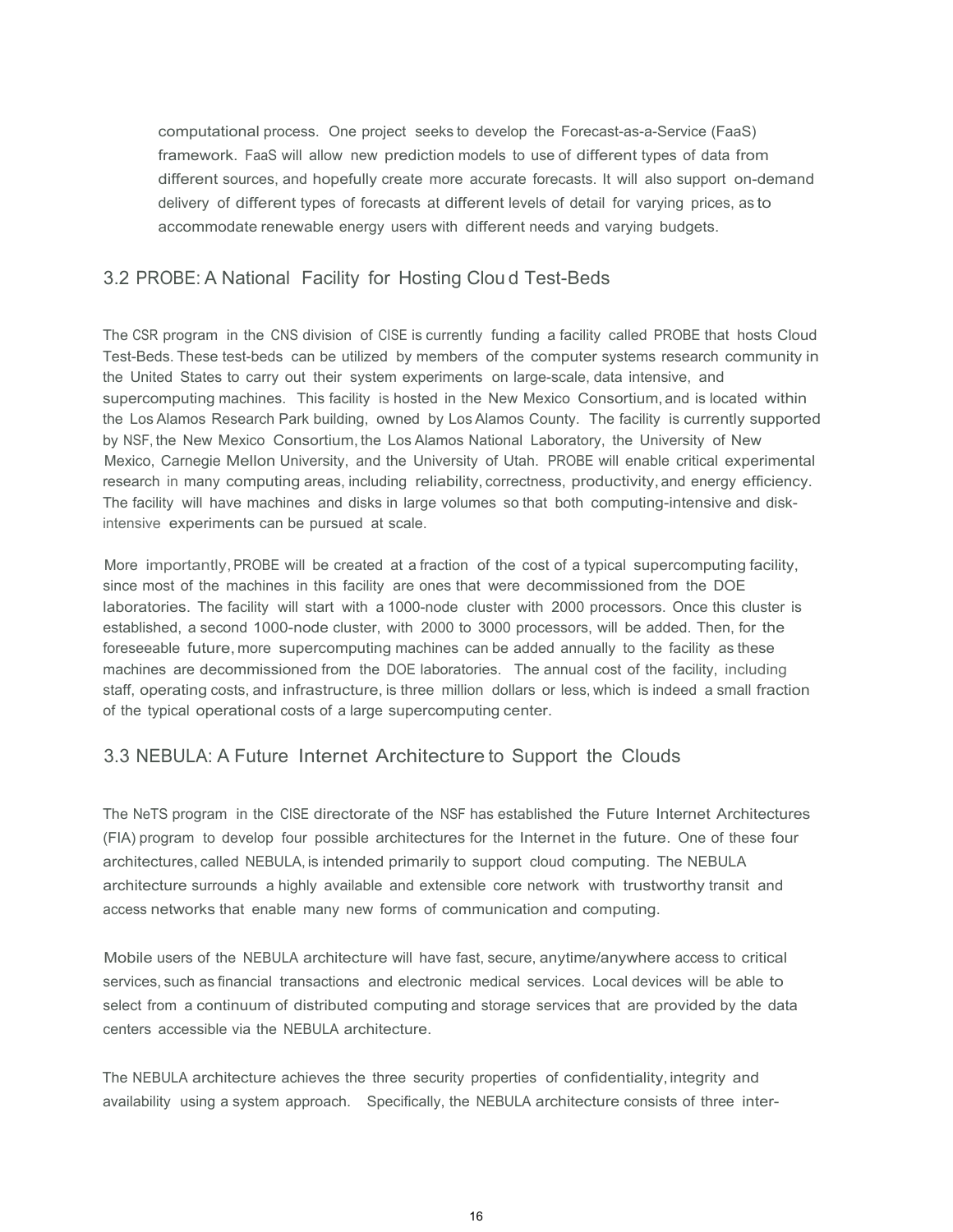flexible access control and defense against availability and denial-of-service attacks; (2) the NEBULA related parts: (1) the NEBULA Data Plane that establishes policy-compliant paths and provides both Control Plane that provides access to application-selectable service and network abstractions such as redundancy, consistency, and policy routing; and (3) the NEBULA Core that redundantly interconnects data centers containing replicated data with ultra-high availability core routers, which are currently being developed in collaboration with Cisco Systems, Inc.

### 3.4 Cryptography in the Cloud Workshops

 computation.. Twenty people attended with workshop, which had eleven presentations. Both of these Two workshops were help on the topic of cryptography and cloud computing and funded by the Trustworthy Computing program. The first workshop was held August 2nd to  $5^{\text{h}}$ , 2009, and focused on the topic of secure cloud computation. This workshop had 65 attendees and 46 presentations during its four days. A second workshop was held August 11<sup>1</sup>h and 1ih, 2010. This workshop discussed verifiable computation in the cloud, i.e., ensuring that the provider will return accurate results for outsourced workshops had active participation from companies highly involved in cloud computing, including Microsoft and IBM.

### 3.5 PI Meeting on the Science of Cloud Computing

 A Principal Investigator (PI) meeting on the Science of Cloud Computing was held on March 17-18, 2011 program directors from the CISE directorate of NSF. in Arlington, VA. This meeting was attended by 60 Pis from 23 states, 4 industry representatives, and 10

 The main objective of this meeting was to showcase the Science of Cloud Computing and demonstrate that this science (1) is essential for the economic growth of the United States, (2) is intellectually rich and scientifically deep, (3) has a mature, vibrant, and committed community to develop it.

 development and focused funding in the Science and Engineering of Cloud Computing: The meeting concluded by identifying the following critical research areas that need further

- 1. Cloud Architectures and Systems
- 2. Network Support for Clouds
- 3. Data Portability, Consistency, availability, and Management
- 4. Programming Models for Clouds
- 5. Fault Masking in the Clouds
- 6. Cloud Security, Privacy,and Auditing
- 7. Cloud Debugging, Certification, Diagnosis,and Update
- 8. Cloud Self-Monitoring and Autonomic Control
- 9. Cloud Inter-Operability and Standardization
- 10. Green Clouds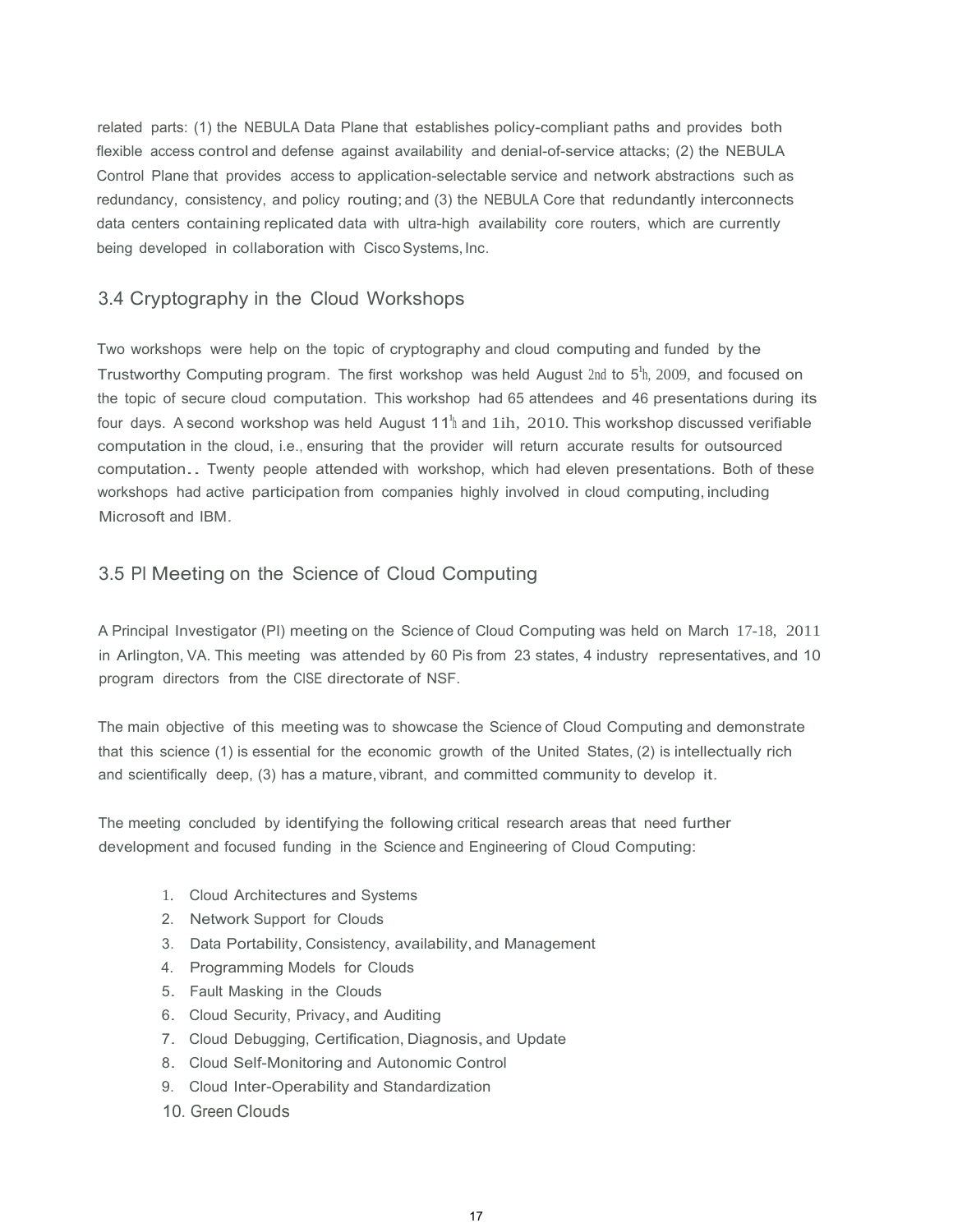#### 11. Cloud Test-beds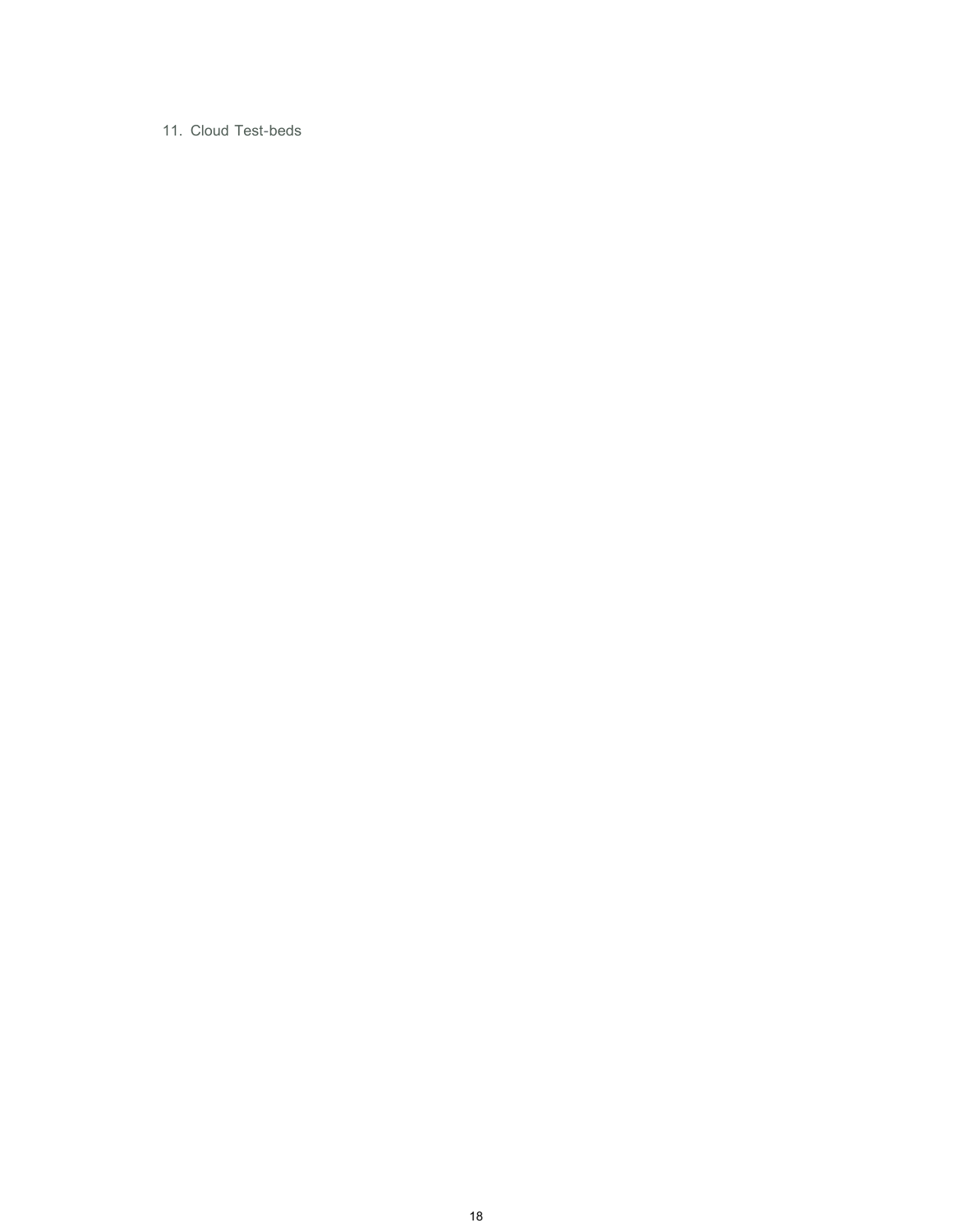# 4. Ongoing and Future Initiatives on Cloud Computing

Several efforts are ongoing and several future directions are currently under consideration inCISE. We describe these next.

### 4.1CISE Core and Cross-cutting Programs

 Most of these awards are from programs that are not specifically targeted to cloud computing, with the As mentioned previously in section 2, active CISE awards that directly impact cloud computing include 76 managed by the CNS Division, 40 managed by the CCF Division, and 9 managed by the liS Division. exception of the CiC program. Titles, amounts, and abstracts of these awards will be made available upon request.

These awards are housed in numerous programs. In CNS, awards come from both core programs: the Computer Systems Research (CSR) program and the Networking Technology and Systems (NeTS) program. The FY 2012 CNS solicitation called out cloud computing as a "highlighted area" for the CSR program. CNS also contributes to several cloud computing awards from the NSF-wide Major Research Instrumentation program. In CCF, awards come from all three of the core programs: Algorithmic Foundations (AF), Communication and Information Foundations (CIF), and Software and Hardware Foundations {SHF); CCF also manages awards made by the CiC program, which was described in section 3. In liS, awards come from the Information Integration and Informatics (Ill) program. Many awards come from the cross-division Trustworthy Computing (TC) program.

It is expected that cloud computing will continue to be an active area of research and that these programs will continue to receive and fund proposals in this area.

### 4.2 Cloud Computing Security Workshop

Since 2009, the Trustworthy Computing Program has sponsored the Cloud Computing Security Workshops, which are held in conjunction with the ACM Conference on Computer and Communications Security. These workshops have been highly successful. They are amongst the most well attended workshops at the conference, and they draw notable participants both from academia and industry. This year's workshop will include keynotes from CA Technologies, Microsoft, and Intel.

### 4.3 Workshop on the Software Engineering of Cloud Computing

The CSR program and the SHF program are planning a joint workshop in FY 2012 on the Software Engineering of Cloud Computing. This workshop will invite 60 Pis from across the United States to meet and identify the most important problems that need to be solved in order to support development of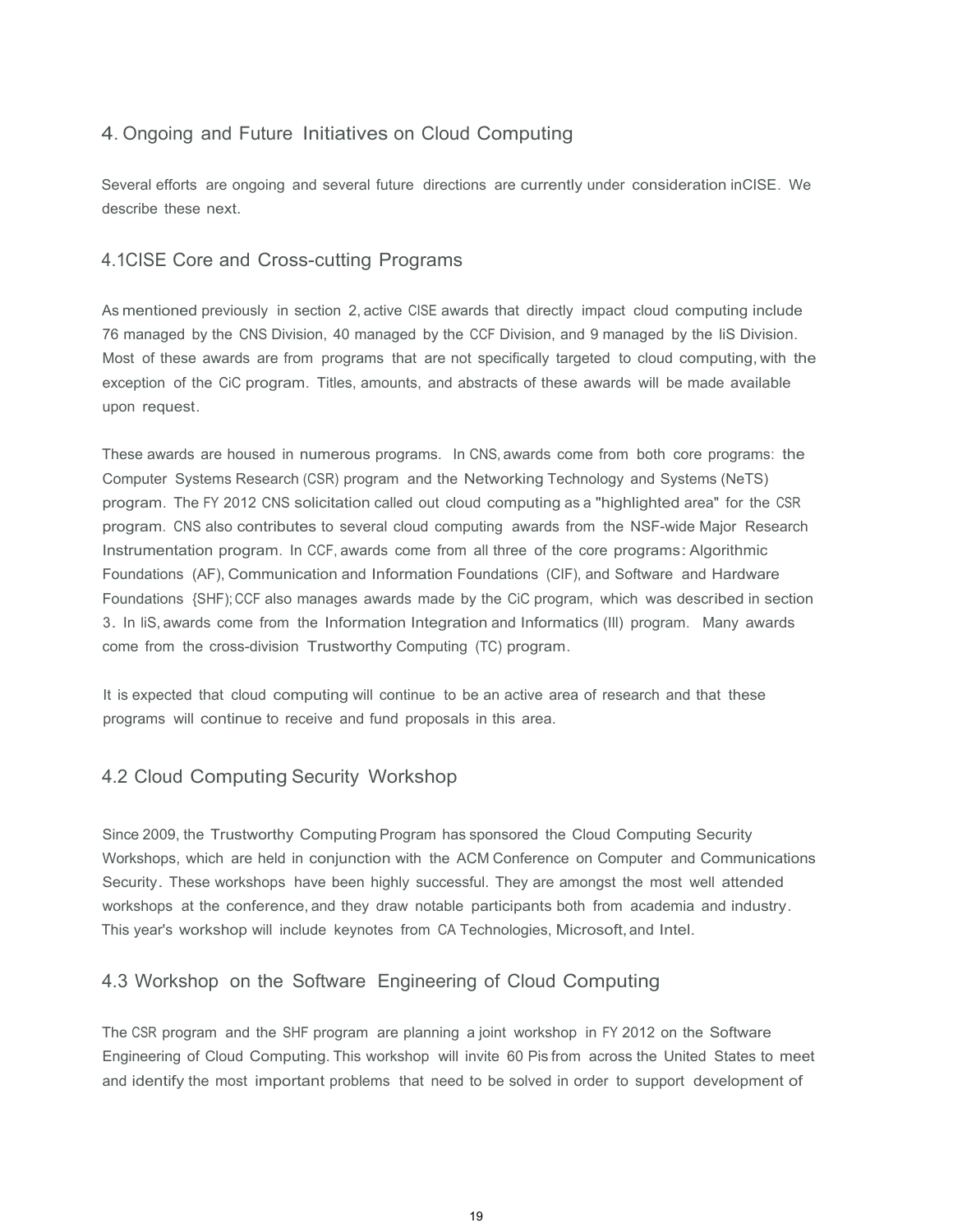software for cloud computing platforms and environments. Topics that will be discussed in this workshop are as follows:

- 1. Programming Models for Clouds
- 2. Programming Languages for Clouds
- 3. Reliable Software for Clouds
- 4. Secure Software for Clouds
- $5.$ 5. Software Components for Clouds
- 6. Software Debugging for Clouds
- 7. Software Diagnosis for Clouds
- 8. Software Certification for Clouds
- 9. Software Update for Clouds
- 10. Software Tools for Clouds

# 4.4 The Science and Engineering of Cloud Computing (SECC}

 working title Science and Engineering of Cloud Computing (SECC). SECC is intended to address the utilize existing cloud systems. Thus, this research represents collaboration between the following five The CISE directorate is currently considering future directions for cloud computing research under the important questions of how to design correct and efficient Future Cloud Systems,rather than how to technical areas:

- 1. Computer Systems, which is supported by the CNS program Computer Systems Research (CSR)
- 2. Networks, which are supported by the CNS program Networking Technology and Systems (NeTS)

 3. Security (including cryptography), which is supported by the CISE program Trustworthy Computing (TC) and by the CCF program Algorithmic Foundations (AF)

4. Computer Architecture and Software, which are supported by the CCF program Software and Hardware Foundations (SHF)

5. Databases and Data-Intensive Computing, which are supported by the liS program Information Integration and Informatics (Ill)

It is believed that a focused effort to bring these research communities together will best serve the need expressed by NIST and others to develop and mature the science of cloud computing.